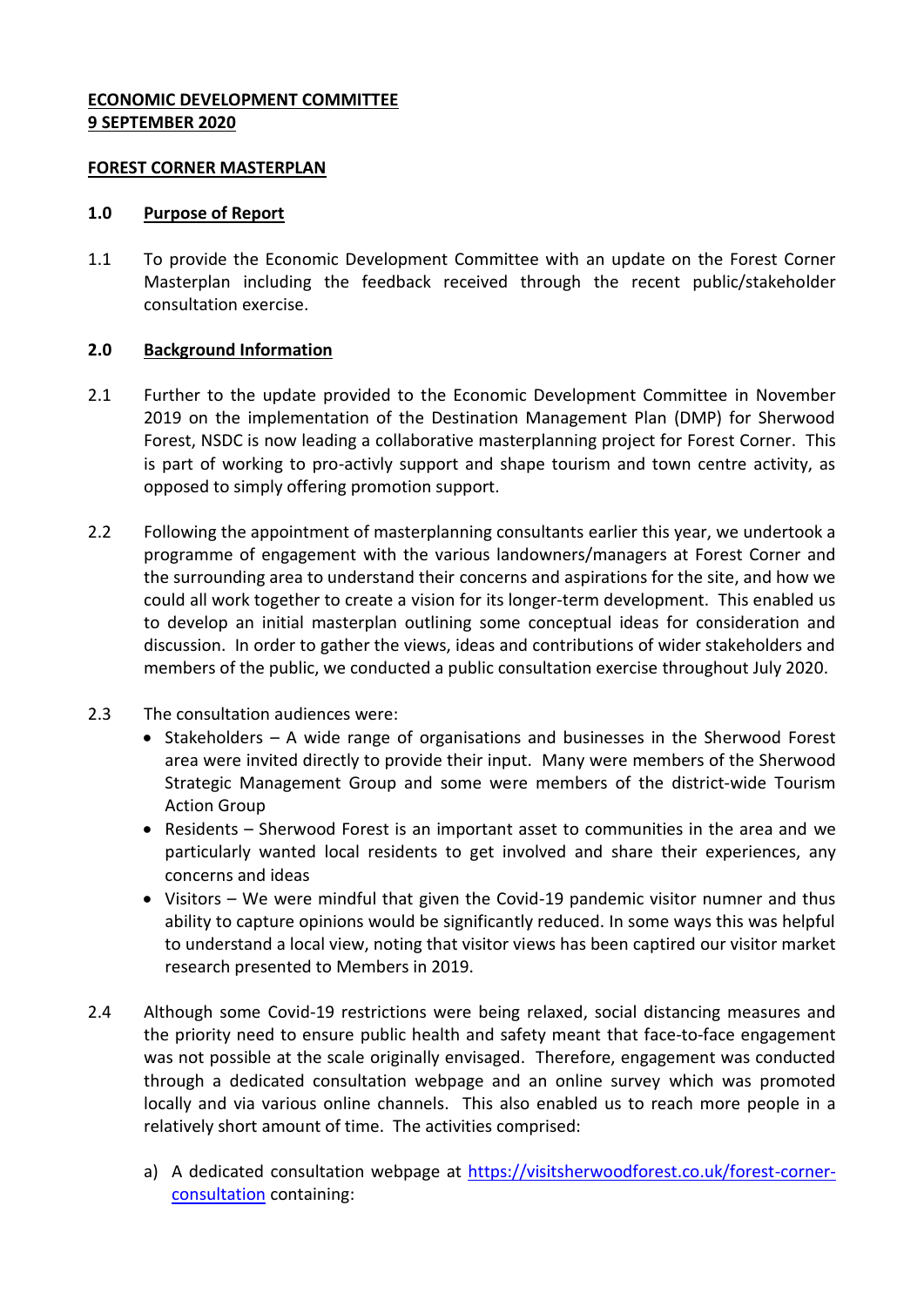- An invitation to people to "Be part of the Sherwood story..."
- Video featuring Cllr Keith Girling, Chairman of Economic Development Committee, outlining the purpose of the consultation and why we want people to get involved
- Video presentation of the masterplan consultation pack
- Link to the online consultation survey
- b) The dedicated consultation webpage was promoted widely through:
	- Visit Newark & Sherwood social media channels (including paid-for posts)
	- NSDC Corporate Comms social media channels
	- Emails to stakeholders including members of the Sherwood Strategic Management Group and the Tourism Action Group who were asked to publicise it through their own networks
	- Display boards at public and visitor locations in the Forest Corner area such as Edwinstowe Village Hall, RSPB Visitor Centre and Sherwood Forest Arts & Craft Centre
	- Printed advertisements and editorial in Sherwood Life, Worksop Life and Retford Life during the last week of the consultation to make people more aware of the imminent deadline and to give it a final push

Some images/screen shots can be seen at **Appendix B.**

- c) The above promotion was successful in delivering the following reach and engagement:
	- 544 completed online surveys submitted
	- 26,000 video views
	- 151,423 people reached
	- 17,610 engagements

#### **3.0 Proposals**

- 3.1 The public/stakeholder consultation exercise proved an effective way to gather feedback, views and ideas on the conceptual masterplan. The full results, including all free text comments, can be seen at **Appendix A**.
- 3.2 An executive summary of these results is as follows:
	- a) The majority (two thirds) of respondents had viewed the masterplan consultation pack prior to completing the survey.
	- b) There was a fairly even split of respondents by age between the ages of 35 and 64 years (66.18% in total), but less respondents aged under 34 years (15.81%) or over 65 years (15.63%). This reflects the demographics of both residents and visitors.
	- c) The majority of respondents (73.35%) were local residents, and 21.14% described themselves as visitors.
	- d) Respondents were more likely to visit Sherwood Forest and Edwinstowe village more than once per week, and to visit 'Other places in the Sherwood area, e.g. Thoresby Park, Rufford Country Park, Sherwood Pines' 2-3 times per month.
	- e) The majority (69.23%) of respondents were local, normally travelling 1-9 miles to Sherwood Forest. Most (45.73%) travel by private car or walk there (44.86%).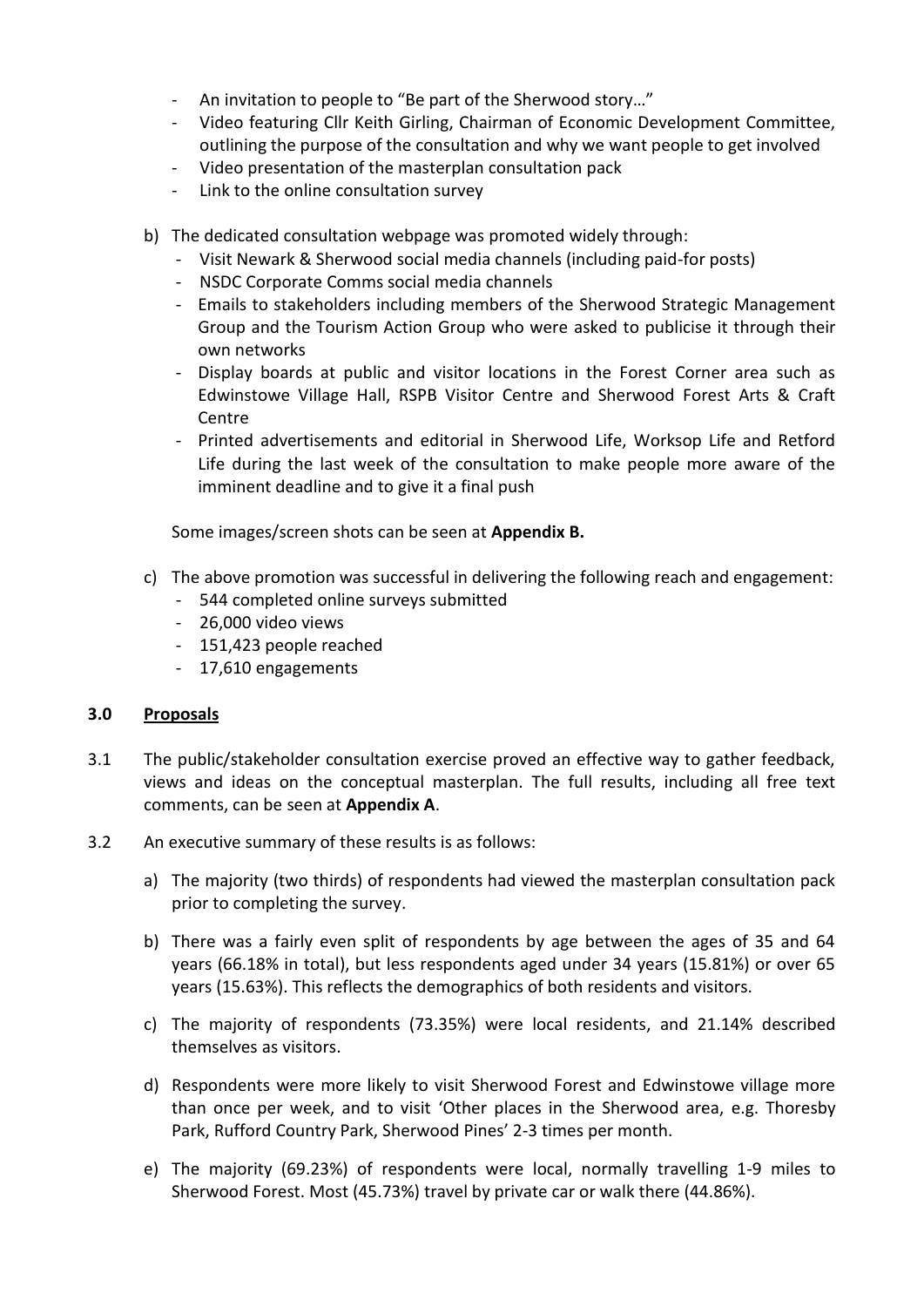- f) The most popular reasons for people visiting Sherwood Forest were 'Nature and wildlife' (71.12%), 'Physical activity' (65.43%), 'Relaxation and wellbeing' (63.89%).
- g) The services/facilities that respondents rated most highly were: 'Access to woodlands, nature and wildlife'; 'Walking routes'; 'Information about woodlands, nature and wildlife'; 'Welcome areas'; 'Signage/wayfinding'.
- h) The services/facilities that respondents rated lowest were: 'Robin Hood experience/interpretation'; 'Information about local history'; Car parking'; 'Food and drink – takeaway'.
- i) Most respondents rated their overall experience as 'Good' (34.80%) or 'Satisfactory' (29.52%).
- j) Respondents' top priorities for developing the experience would be 'Robin Hood experience/interpretation' (weighted average 1.46); 'Experiences of nature, landscape and wildlife' (weighted average 1.45); 'User facilities, e.g. car parking, toilets, signage' (weighted average 1.30); 'Links with Edwinstowe village' (weighted average 1.28).
- k) Respondents voiced a range of comments and concerns about potential developments at Forest Corner. These can be seen in full in the results to Q11 and Q12 on pp.27-57 at Appendix A. Largely, these comments and concerns centred around:
	- Increasing traffic volumes, noise, car parking issues and pressures on local infrastructure
	- Potential negative environmental impacts on nature and wildlife
	- Overdevelopment and overcommercialisation
- l) However, other respondents equally commented that there does need to be more for people of all ages to do, that the perceived loss of a Robin Hood experience/interpretation needs to be addressed and 'a proper tourist attraction' created. Many respondents also expressed continuing disappointment/anger at the closure of the old Visitor Centre, and compared the new RSPB Visitor Centre unfavourably. The masterplan provides an important opportunity to remedy some of the ongoing pain still being experienced following the closure of the old Visitor Centre.
- m) With regard to car parking and access, the current zebra crossing from the main car park to Forest Corner was a safety concern for many and some expressed concerns about accessibility to and around the site for those with mobility difficulties.
- n) The stakeholders who completed the survey were mainly involved in 'Land management / forestry' (40%); 'Nature/wildlife' (40%); 'Events and festivals' (36%); 'Retail' (36%) and 'Local history' (32%).
- o) The stakeholders' top priorities for developing the offer would be 'Protecting the natural environment and wildlife' (weighted average 1.71); 'Robin Hood experience/interpretation' (weighted average 1.67); 'Visitor facilities, e.g. car parking, toilets, signage' (weighted average 1.67); 'Walking / cycling / horse riding routes and links' (weighted average 1.50).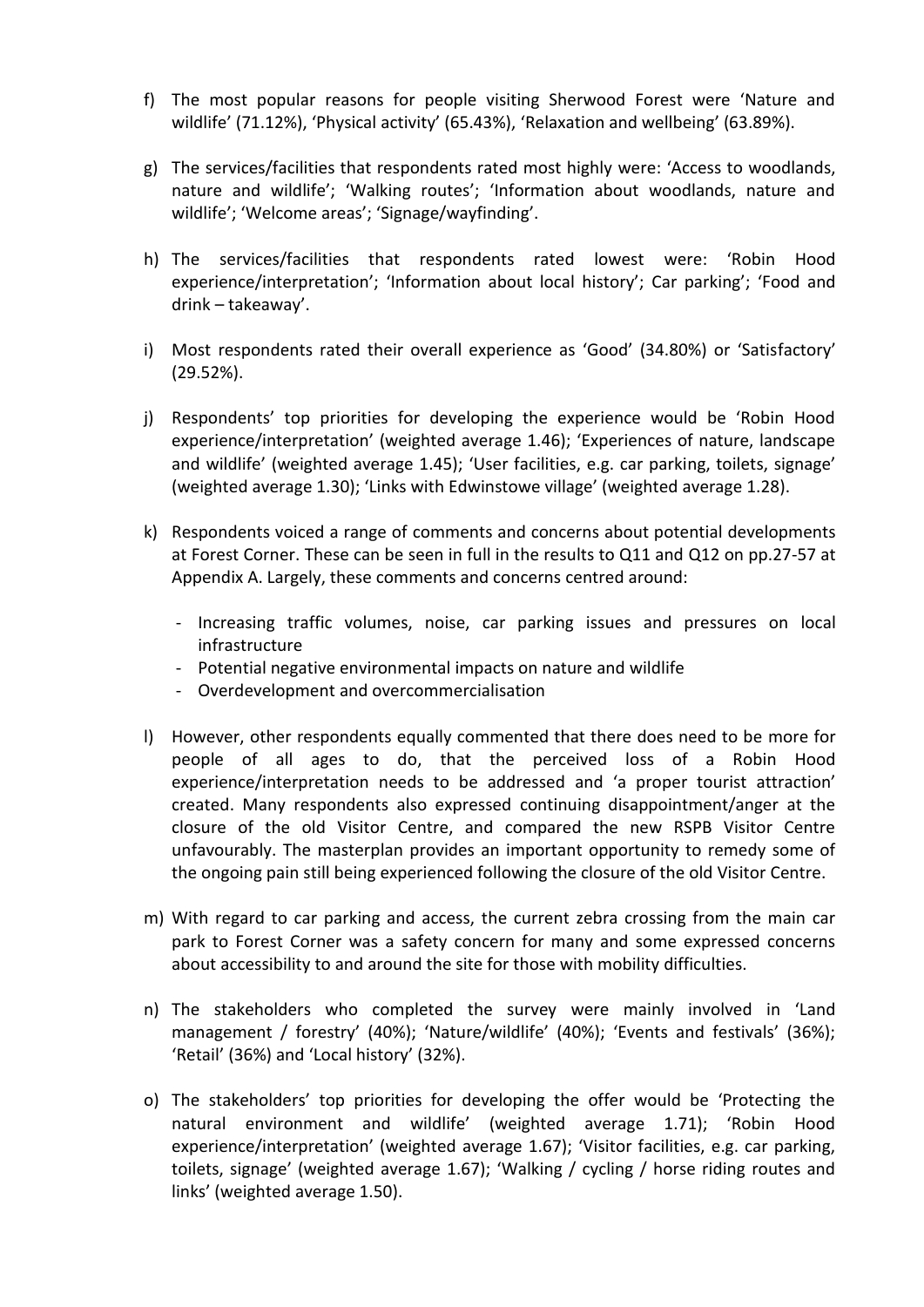- p) As with the responses from the public, the stakeholders expressed a range of comments and concerns about potential developments at Forest Corner. These can be seen in full in the results to Q15 and Q16 on pp.66-71 and in the three written submissions at Appendix A. Largely, these comments and concerns centred around:
	- Potential negative environmental impacts of development on natural landscape and wildlife
	- Need for an improved Robin Hood experience/interpretation
	- Need for visitor dispersal to the wider Sherwood Forest area, attractions and businesses
- q) More specifically,
	- Nottinghamshire Wildlife Trust proposed a major, long-term (50 years) landscapescale habitat creation and restoration, recreating the ancient hunting forest landscape of Sherwood to increase tourism potential.
	- Sherwood Forest Friends of the Earth proposed that the masterplan be viewed as an opportunity to lead the way in environmentally sound development for the leisure industry with activities geared towards educating visitors on the importance of adopting new ways of living for humans that are in harmony with, and beneficial to, the natural world.
	- The Woodland Trust proposed that any developments serve to improve Natural England's 'Unfavourable – No Change' rating of the area around Forest Corner and alleviate visitor pressure on the site.

### **4.0 Equalities Implications**

4.1 The consultation was promoted widely 'on-the-ground' and via online challenls. Completion of the survey, given the pandemic, was an online only format which may have restricted the ability of some without access to contribute. This was mitigated by some organisations by an offer to assist completion of the survey. The external platform used for the online consultation survey and the communications used to promote it were fully accessible.

#### **5.0 Financial Implications – FIN20-21/1529**

5.1 None. The costs of the masterplanning consultants were approved by members of the Policy & Finance Committee at its meeting in September 2019.

# **6.0 Community Plan – Alignment to Objectives**

- 6.1 The aims of the Forest Corner Masterplan align clearly with two strategic objectives of the Community Plan
	- Increase visits to Newark & Sherwood and the use of visitor attractions by local residents
	- Protect, promote and enhance the district's natural environment